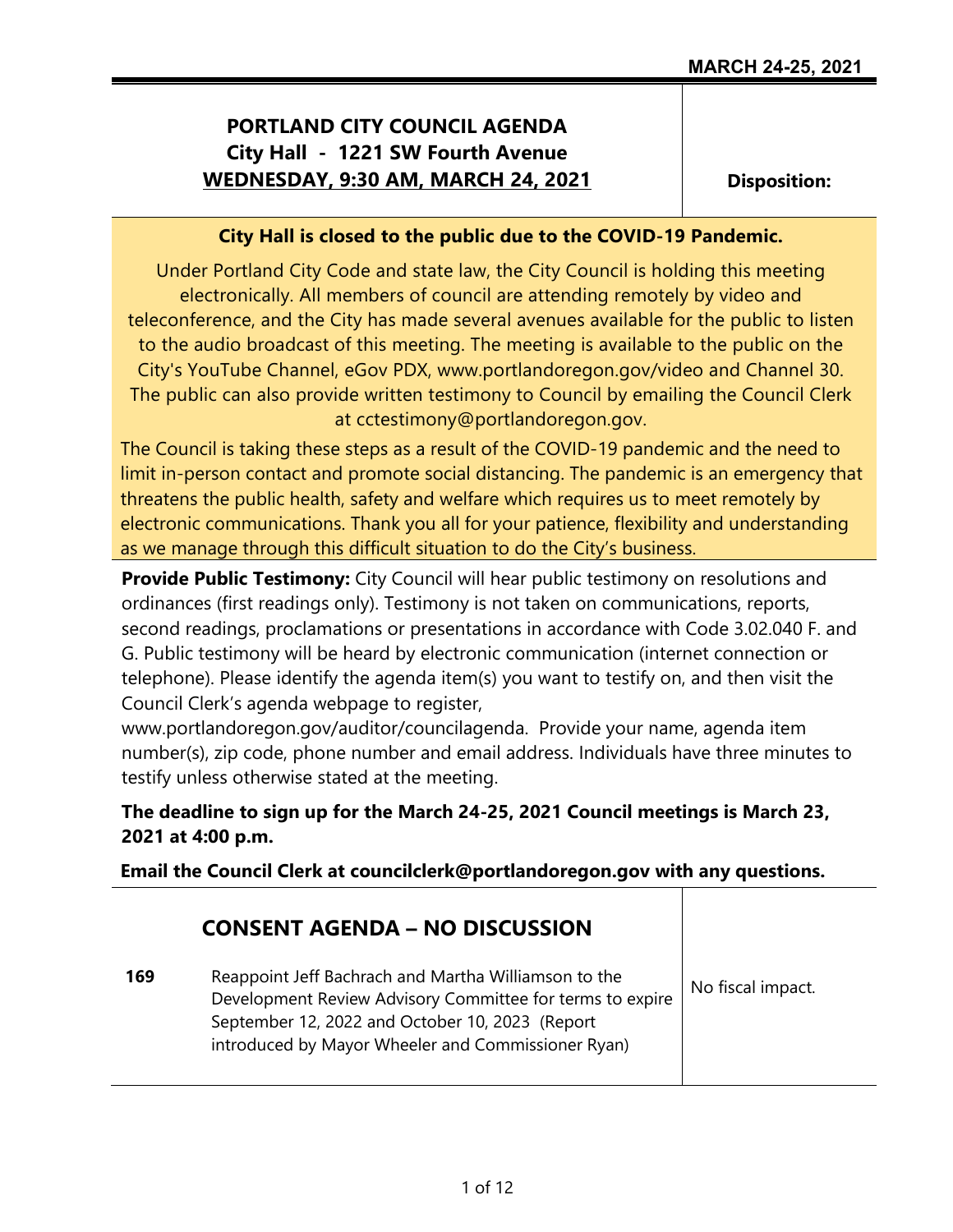|      |                                                                                                                                                                                                                                                                                       | <b>MARCH 24-25, 2021</b>                                                                                                                                                                                                                                                                                                                                                                                                                                                                                                                                                                                                                                                                                                                             |
|------|---------------------------------------------------------------------------------------------------------------------------------------------------------------------------------------------------------------------------------------------------------------------------------------|------------------------------------------------------------------------------------------------------------------------------------------------------------------------------------------------------------------------------------------------------------------------------------------------------------------------------------------------------------------------------------------------------------------------------------------------------------------------------------------------------------------------------------------------------------------------------------------------------------------------------------------------------------------------------------------------------------------------------------------------------|
| *170 | Authorize Directors of the Bureau of Environmental Services<br>and Bureau of Development Services to apply to the Federal<br>Emergency Management Agency for floodway and<br>floodplain map revisions on behalf of the City (Ordinance<br>introduced by Commissioners Mapps and Ryan) | This ordinance<br>authorizes the<br>directors of BES and<br>BDS to apply directly<br>to FEMA for floodway<br>or floodplain map<br>revisions as required<br>by a recent FEMA<br>policy change. The<br>alternative would be<br>for each revision to go<br>through Council<br>approval, lengthening<br>the process. The FEMA<br>policy change adds<br>substantial time and<br>cost to certain City<br>projects-up to<br>\$100,000 and an<br>additional year for<br>some river restoration<br>projects, according to<br>BES estimates. Though<br>this ordinance will<br>somewhat reduce the<br>time involved in<br>complying with the<br>policy change, the<br>bureaus do not expect<br>it to substantially<br>reduce the \$100,000<br>per project cost. |
|      | <b>Mayor Ted Wheeler</b>                                                                                                                                                                                                                                                              |                                                                                                                                                                                                                                                                                                                                                                                                                                                                                                                                                                                                                                                                                                                                                      |

**Office of Management and Finance**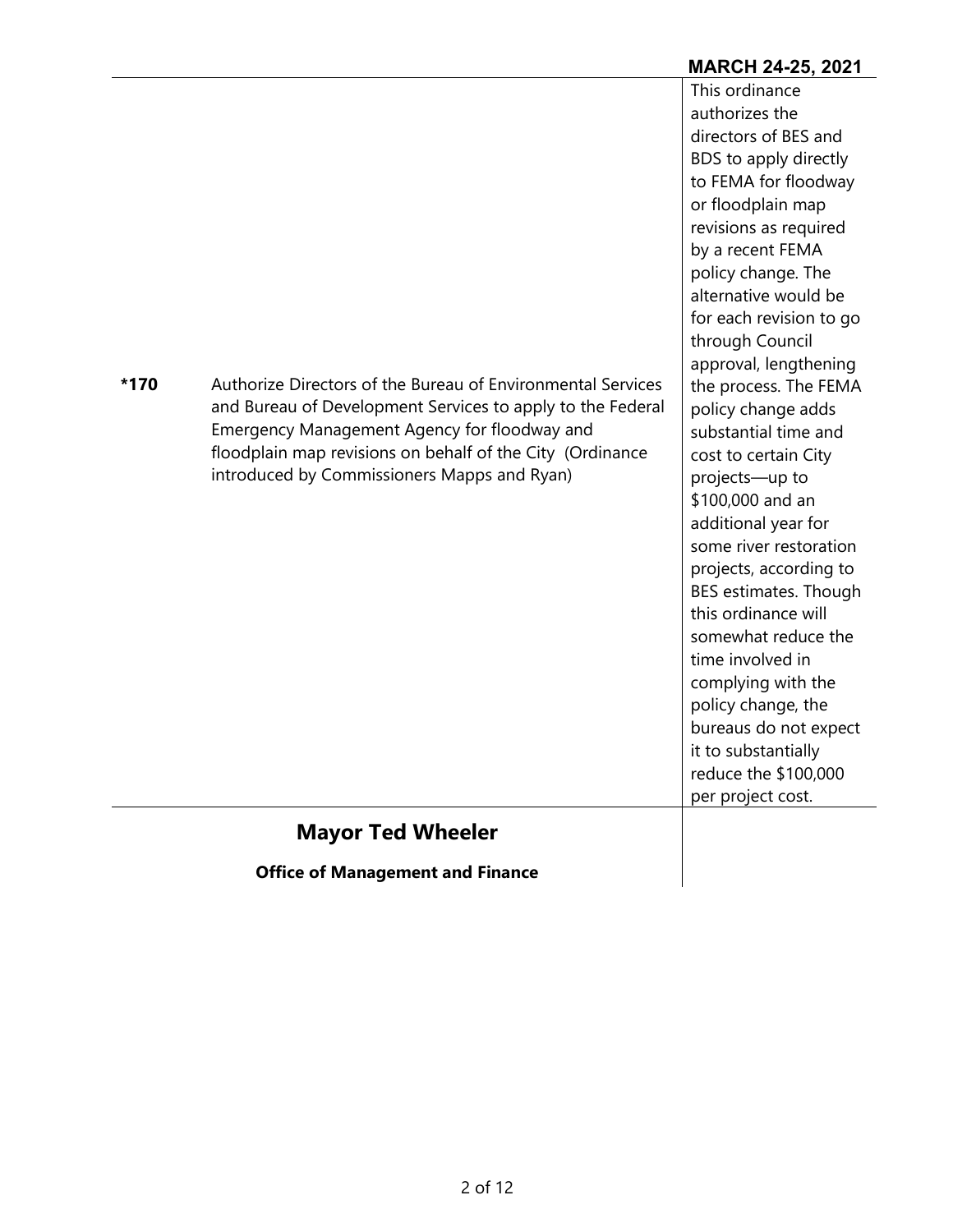|      | <b>Bureau of Planning and Sustainability</b>                                                                                                                                                                                                                                                                                                           |                                                                                                                                                                                                                                                                                                                                                                                                                                                                                                                                                                                      |
|------|--------------------------------------------------------------------------------------------------------------------------------------------------------------------------------------------------------------------------------------------------------------------------------------------------------------------------------------------------------|--------------------------------------------------------------------------------------------------------------------------------------------------------------------------------------------------------------------------------------------------------------------------------------------------------------------------------------------------------------------------------------------------------------------------------------------------------------------------------------------------------------------------------------------------------------------------------------|
|      | <b>Commissioner Carmen Rubio</b>                                                                                                                                                                                                                                                                                                                       |                                                                                                                                                                                                                                                                                                                                                                                                                                                                                                                                                                                      |
| *172 | Amend Intergovernmental Agreement between the Office of<br>Management and Finance and Portland State University to<br>pay the City's pro-rata share of interim property<br>management services for the new commercial multi-level<br>condominium building at 4th and Montgomery not to<br>exceed \$451,000 (Ordinance; amend Contract No.<br>30007662) | Standard monthly<br>expense is not-to-<br>exceed \$40,000 per<br>month from January<br>2021 thru October<br>2021 for<br>a total not-to-exceed<br>amount of \$400,000<br>for the $4th$ and<br>Montgomery building.<br>The IGA also includes<br>\$51,000 for the City's<br>pro-rata share of the<br>initial reserve<br>contribution. PSU will<br>reconcile with the City<br>any<br>overpayment or<br>underpayment upon<br>completion of the<br>Condominium Project.<br>Funding for the IGA is<br>included in OMF's FY<br>2020-21 Revised<br>Budget and FY 2021-22<br>Requested Budget. |
| 171  | Accept recommendation of the Central Eastside Industrial<br>Council and approve the removal of the 2.3 percent annual<br>escalator amount for Central Eastside Together Enhanced<br>Service District license fees for one year to begin July 1, 2021<br>(Resolution)                                                                                   | The 2.3% increase is<br>based on revenues to<br>be collected for the<br>upcoming year which is<br>yet unknown, but is<br>expected to be in the<br>range of \$20,000 to<br>\$30,000. The removal<br>of the escalator is not<br>expected to result in a<br>significant decrease in<br>services that the ESD<br>provides. It is not<br>expected to impact<br>contract service levels<br>or contract employee<br>wages.                                                                                                                                                                  |

**MARCH 24-25, 2021**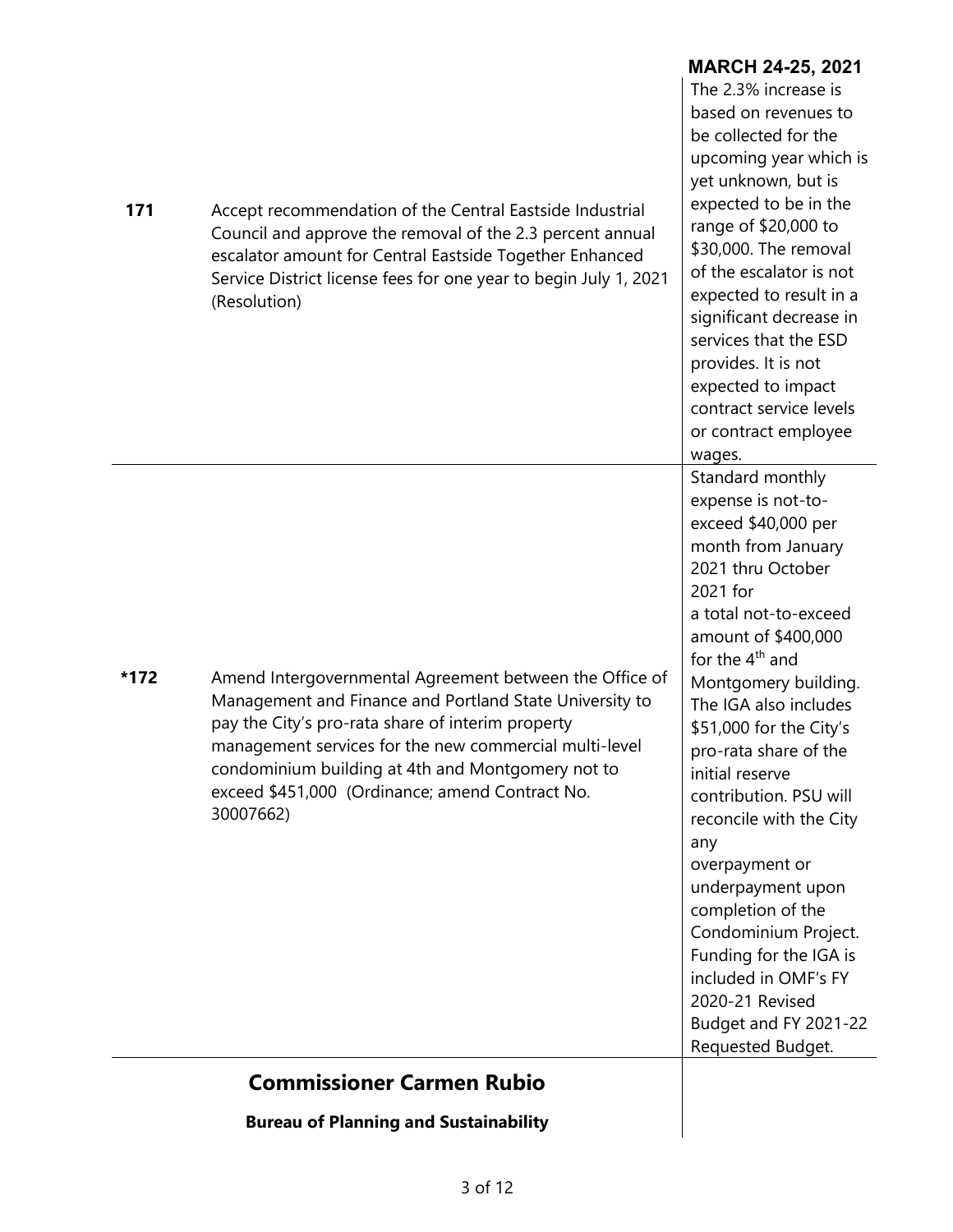|     |                                                                                                                                                                                      | <b>MARCH 24-25, 2021</b> |
|-----|--------------------------------------------------------------------------------------------------------------------------------------------------------------------------------------|--------------------------|
| 173 | Consent to the transfer of Gruetter Sanitary Service Inc.<br>residential solid waste, recycling, and composting collection<br>franchise to Portland Disposal & Recycling (Ordinance) | No fiscal impact.        |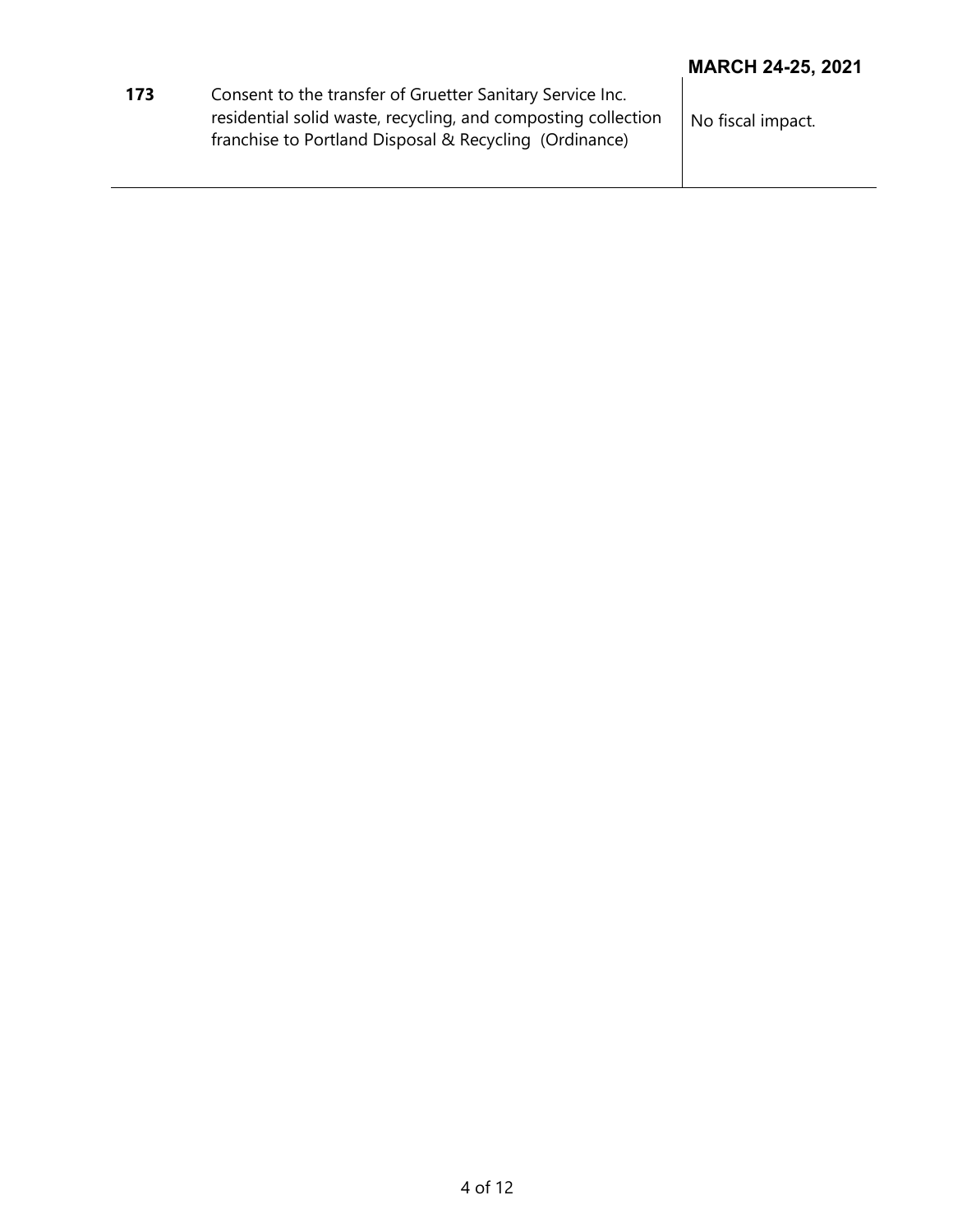|      | <b>Commissioner Jo Ann Hardesty</b>                                                                                                                                                                                                                                                                     |                                                                                                                                                                                                                                                                                 |
|------|---------------------------------------------------------------------------------------------------------------------------------------------------------------------------------------------------------------------------------------------------------------------------------------------------------|---------------------------------------------------------------------------------------------------------------------------------------------------------------------------------------------------------------------------------------------------------------------------------|
|      | <b>Bureau of Transportation</b>                                                                                                                                                                                                                                                                         |                                                                                                                                                                                                                                                                                 |
| *174 | Authorize a contract with Oregon Department of<br>Transportation for the purpose of cost sharing power and<br>maintenance responsibilities for traffic signals, rectangular<br>rapid flash beacons, and other traffic control devices along<br>state facilities within Portland city limits (Ordinance) | The total cost of<br>reimbursement from<br>ODOT is estimated to<br>be \$235,000 annually.<br>The revenues have<br>been budgeted in FY<br>2020-21 Revised<br>Budget and FY 2021-22<br>Requested Budget as<br>this is an existing<br>annual revenue stream<br>that is continuing. |
| *175 | Authorize a contract with WSP USA for design and surveying<br>services in amount not to exceed \$1,766,410 (Ordinance)                                                                                                                                                                                  | The \$1,766,410 project<br>costs are currently<br>budgeted in the<br>Bureau's FY 2020-21<br>Revised Budget and<br>the FY 2021-22<br>Requested Budget.                                                                                                                           |
| 176  | Authorize a Subrecipient Grant Agreement to Community<br>Cycling Center in the amount of \$20,000 for FY 2020-21 and<br>FY 2021-22 for the Parkrose School District Safe Routes to<br>School program (Second Reading Agenda 158)                                                                        | This grant is included<br>in PBOT's budget for<br>the current fiscal year<br>and the Bureau's FY<br>21-22 Requested<br>Budget.                                                                                                                                                  |
|      | <b>REGULAR AGENDA</b>                                                                                                                                                                                                                                                                                   |                                                                                                                                                                                                                                                                                 |
| 177  | Appoint Kimberly Moreland to the Portland Historic<br>Landmarks Commission for term to expire March 24, 2025<br>(Report introduced by Mayor Wheeler and Commissioner<br>Ryan) 20 minutes requested                                                                                                      | No fiscal impact.                                                                                                                                                                                                                                                               |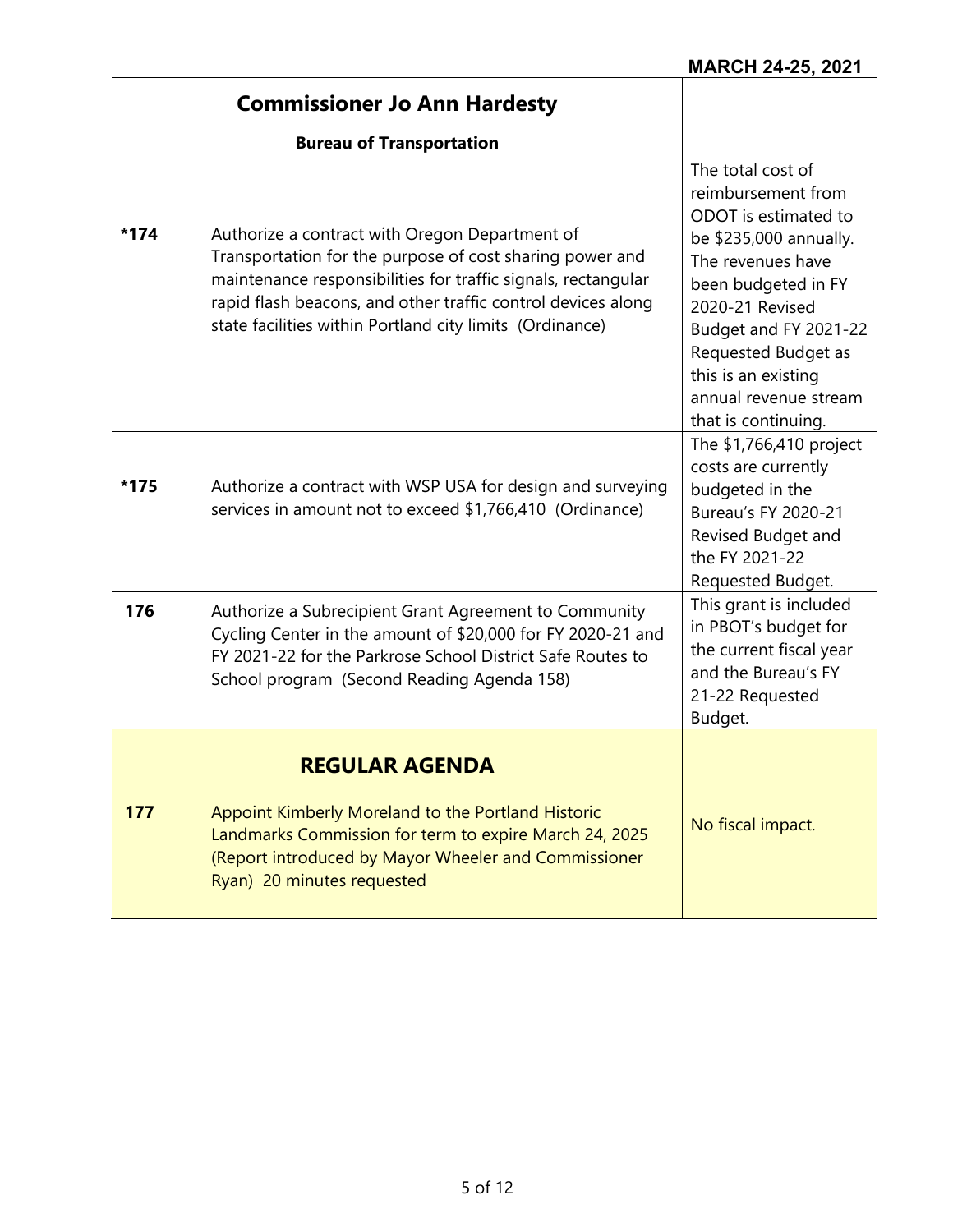|      |                                                                                                                                                                                                                                           | <b>MARCH 24-25, 2021</b>                                                                                                                                                                                                                                                                          |
|------|-------------------------------------------------------------------------------------------------------------------------------------------------------------------------------------------------------------------------------------------|---------------------------------------------------------------------------------------------------------------------------------------------------------------------------------------------------------------------------------------------------------------------------------------------------|
| 178  | <b>Mayor Ted Wheeler</b><br><b>City Budget Office</b><br>Amend Portland Utility Board Code with housekeeping<br>changes for clarity and to increase equity and inclusion<br>(Ordinance; amend Code Chapter 3.123) 10 minutes<br>requested | No direct fiscal impact.<br>It could allow the<br>potential for stipends<br>once policy is<br>developed. Estimate<br>annual fiscal impact<br>could be up to \$5,500.<br>Determined as<br>allowable expense for<br>rates so would be<br>divided between PWB<br>and BES.                            |
|      | <b>Office of Management and Finance</b>                                                                                                                                                                                                   |                                                                                                                                                                                                                                                                                                   |
| *179 | Authorize contract with Dell Marketing L.P. to purchase<br>Microsoft Office 365 licenses and Microsoft software as a<br>service for amount not to exceed \$6,500,000 for a three year<br>period (Ordinance) 20 minutes requested          | <b>Expenses associated</b><br>with this agreement<br>are estimated not to<br>exceed an amount of<br>\$6,500,000 for a three<br>year period. Funding<br>will be provided by<br>bureaus that have<br><b>Microsoft Office 365</b><br>licenses or subscribe to<br>Microsoft software as a<br>service. |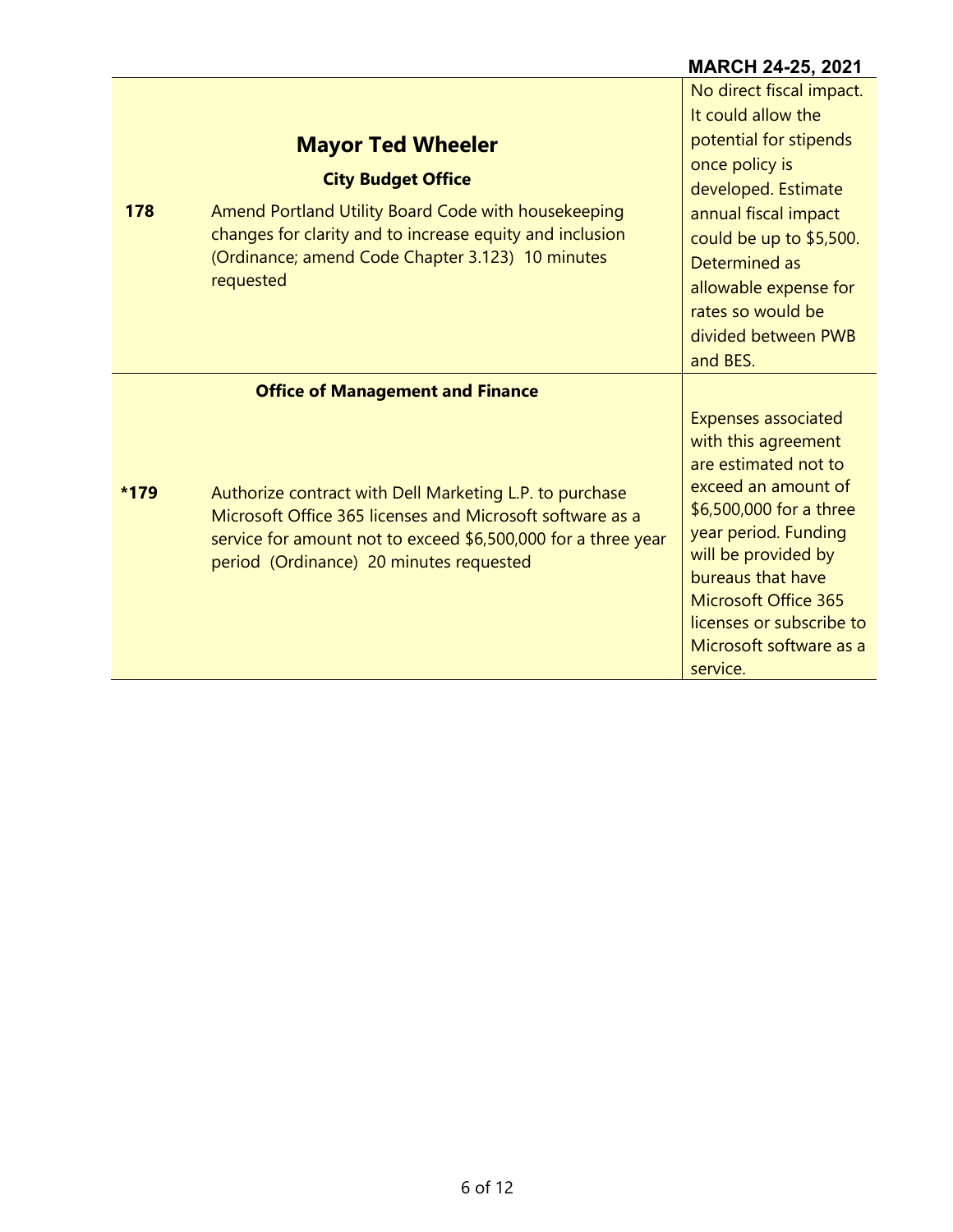|     |                                                                                                                                                                                                                                                                                                                                                       | <b>MARCH 24-25, 2021</b>                                                                                                                                                                                                                                                                                                                                                                                                                                                                                                                                                                                   |
|-----|-------------------------------------------------------------------------------------------------------------------------------------------------------------------------------------------------------------------------------------------------------------------------------------------------------------------------------------------------------|------------------------------------------------------------------------------------------------------------------------------------------------------------------------------------------------------------------------------------------------------------------------------------------------------------------------------------------------------------------------------------------------------------------------------------------------------------------------------------------------------------------------------------------------------------------------------------------------------------|
| 180 | Authorize price agreements for wastewater treatment and<br>structural engineering services in support of the Bureau of<br>Environmental Services' Columbia Blvd Wastewater<br>Treatment Plant in amount not to exceed \$17,125,000<br>(Ordinance) 10 minutes requested                                                                                | A total of five price<br>agreements, with a<br>maximum budget of<br>\$3,125,000 each, will<br>be issued for<br>wastewater<br>engineering services. A<br>total of three price<br>agreements, with a<br>maximum budget of<br>\$500,000 each, will be<br>issued for structural<br>engineering services.<br>The estimated cost of<br>\$17.1 million will be<br>funded over the five-<br>year period through<br>annual appropriations<br>in the BES budget.<br>Funding for the<br>projects is available in<br><b>BES's FY 2021-25</b><br>budgets and forecasts<br>in the Sewer System<br><b>Operating Fund.</b> |
| 181 | <b>Commissioner Jo Ann Hardesty</b><br><b>Bureau of Transportation</b><br>Assess benefited properties for street, sidewalk, stormwater,<br>and mast arm traffic signal improvements at the NW 23rd<br>Ave, Vaughn St, and U.S. 30 intersection in the NW 20th Ave<br>Local Improvement District (Hearing; Ordinance; C-10049)<br>10 minutes requested | The total property<br>assessment is<br>\$8,300,467. SDC credits<br>of \$1,901,804 are being<br>offered. PBOT has<br>already collected<br>\$2,264,888 in SDC<br>revenue as a result of<br>this LID enabling<br>development, with<br>additional<br>development pending.                                                                                                                                                                                                                                                                                                                                      |
|     | <b>Commissioner Mingus Mapps</b>                                                                                                                                                                                                                                                                                                                      |                                                                                                                                                                                                                                                                                                                                                                                                                                                                                                                                                                                                            |
|     | <b>Bureau of Environmental Services</b>                                                                                                                                                                                                                                                                                                               |                                                                                                                                                                                                                                                                                                                                                                                                                                                                                                                                                                                                            |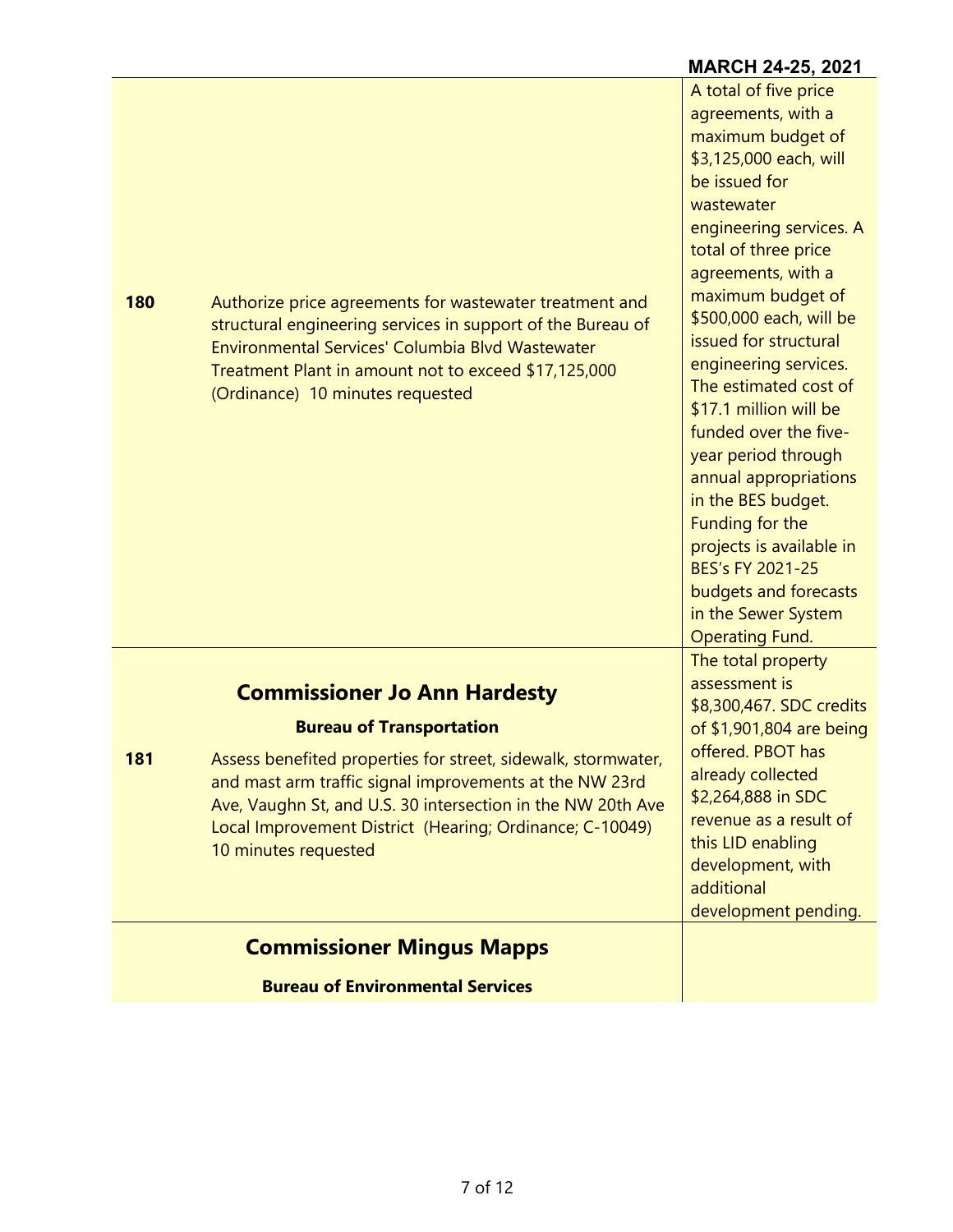|      |                                                                                                                                                                                                                                                                                                           | <b>MARCH 24-25, 2021</b>                                                                                                                                                                                                                                                                                                                                                                                                                                                                                                                                                                     |
|------|-----------------------------------------------------------------------------------------------------------------------------------------------------------------------------------------------------------------------------------------------------------------------------------------------------------|----------------------------------------------------------------------------------------------------------------------------------------------------------------------------------------------------------------------------------------------------------------------------------------------------------------------------------------------------------------------------------------------------------------------------------------------------------------------------------------------------------------------------------------------------------------------------------------------|
| 182  | Amend contract with HDR Engineering, Inc. for additional<br>support services for the Columbia Boulevard Wastewater<br>Treatment Plant Renewable Natural Gas Facility Project No.<br>E10033 for \$283,039 (Second Reading Agenda 164; amend<br><b>Contract No. 30003218)</b>                               | The established cost<br>for the contract<br>amendment is<br>\$283,039 for a total<br>amended contract<br>amount of \$2,028,849.<br>The level of confidence<br>in the estimate high.<br>Funds are available in<br>the BES's FY 2020-21<br>budget in the Sewer<br><b>System Operating</b><br>Fund. This is a revenue<br>generating project.<br>When the RNG Facility<br>is complete and<br>operational in 2021, it<br>is expected to generate<br>revenue in the range of<br>\$3 million to \$8 million<br>a year. The expected<br>simple payback for the<br>project is within 4 to 8<br>years. |
|      | <b>WEDNESDAY, 2:00 PM, MARCH 24, 2021</b>                                                                                                                                                                                                                                                                 |                                                                                                                                                                                                                                                                                                                                                                                                                                                                                                                                                                                              |
|      | For items 183 and 184, no additional oral testimony will be heard. The<br>written record will remain open until March 26, 2021 at 5:00 p.m. Submit<br>written testimony to<br>https://www.portlandmaps.com/bps/mapapp/proposals/#/s2hc                                                                    |                                                                                                                                                                                                                                                                                                                                                                                                                                                                                                                                                                                              |
| *183 | <b>TIME CERTAIN: 2:00 PM - Amend Title 33 Planning and</b><br>Zoning to facilitate the provision of shelter and housing<br>options for Portlanders in need (Previous Agenda 165;<br>Ordinance introduced by Mayor Wheeler and Commissioners<br>Rubio and Ryan; amend Code Title 33) 3 hours requested for | See below.                                                                                                                                                                                                                                                                                                                                                                                                                                                                                                                                                                                   |

items 183-184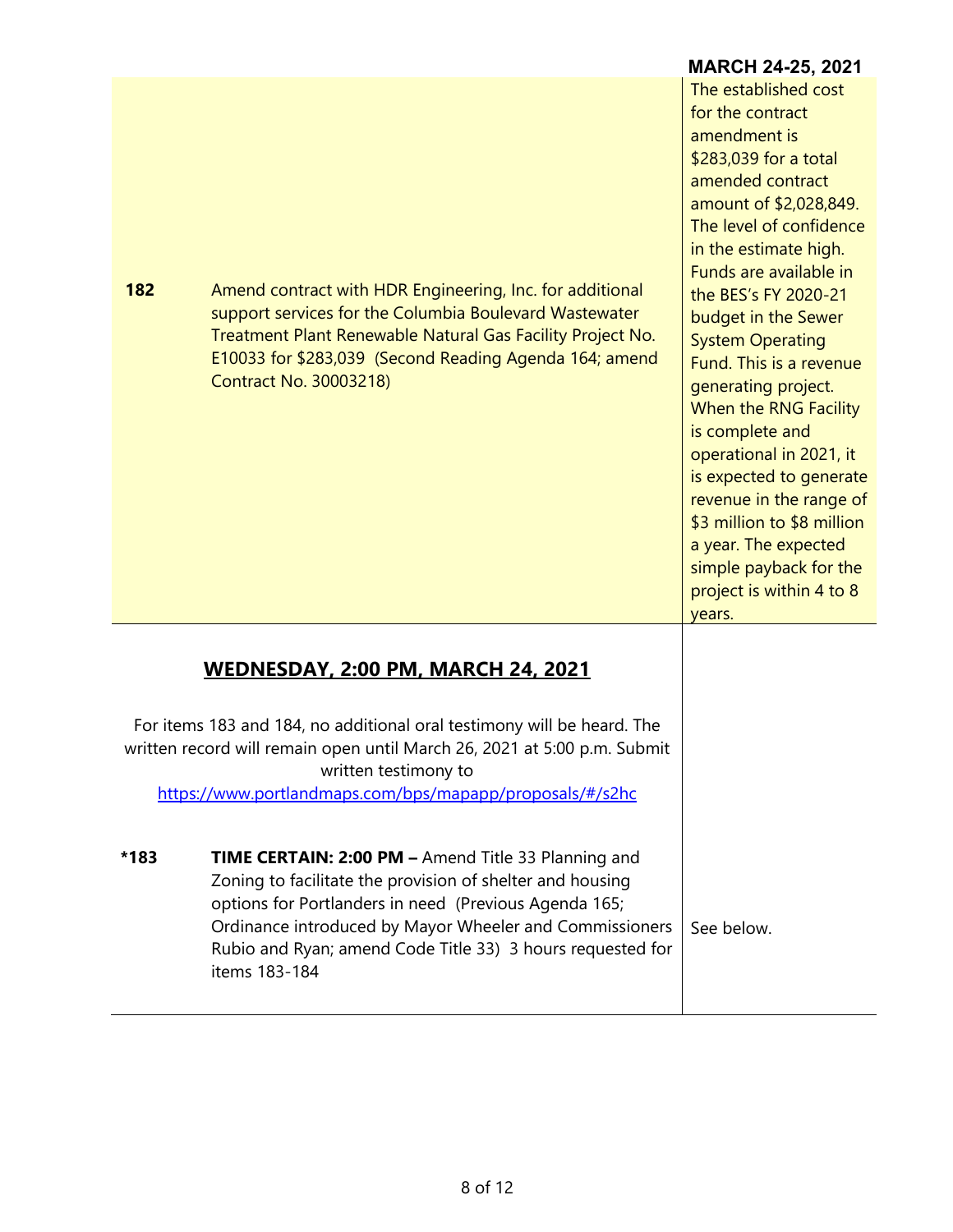| *184 | Amend City Code Health and Sanitation, Emergency Code,<br>Public Improvements, Water, Property Maintenance<br>Regulations and Affordable Housing to facilitate the<br>provision of shelter and housing options for Portlanders in<br>need (Previous Agenda 166; Ordinance introduced by Mayor<br>Wheeler and Commissioners Rubio and Ryan; amend Code<br>Titles 8, 15, 17, 21, 29, and 30) | See below. |
|------|--------------------------------------------------------------------------------------------------------------------------------------------------------------------------------------------------------------------------------------------------------------------------------------------------------------------------------------------------------------------------------------------|------------|
|------|--------------------------------------------------------------------------------------------------------------------------------------------------------------------------------------------------------------------------------------------------------------------------------------------------------------------------------------------------------------------------------------------|------------|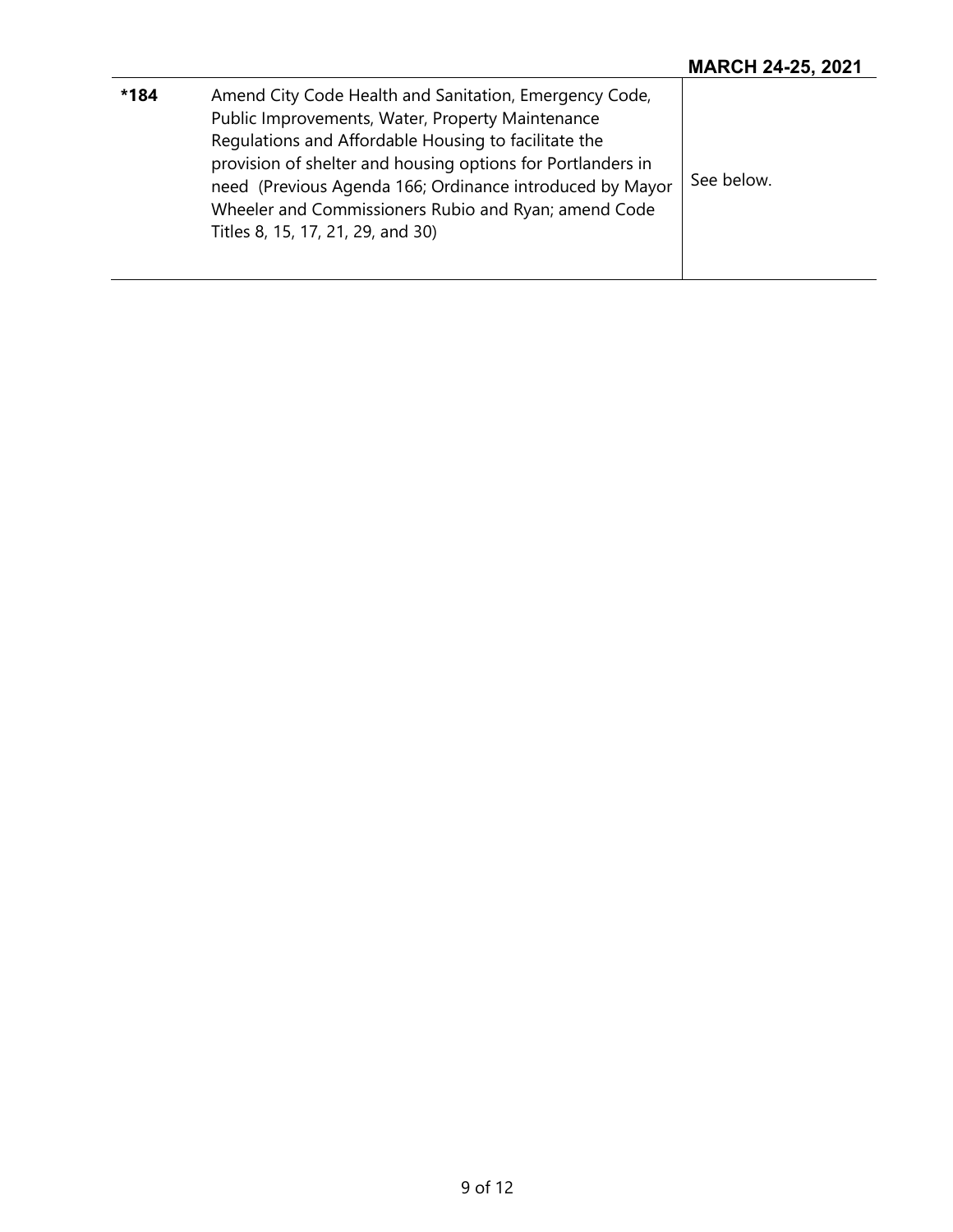## **THURSDAY, 2:00 PM, MARCH 25, 2021**

**185 TIME CERTAIN: 2:00 PM –** Accept the 2020-21 Annual Report on Sister City Activities (Report introduced by Mayor Wheeler) 1 hour requested  $\begin{array}{ccc} \sim & \sim & \sim & \end{array}$  No fiscal impact.

**\*183** Amend Title 33 Planning and Zoning to facilitate the provision of shelter and housing options for Portlanders in need

#### **CBO Analysis**

This Ordinance amends Portland's Planning and Zoning Code (Title 33) in order to expand shelter and housing options throughout the city. The four most significant code changes are:

- Providing more flexibility for shelter siting,
- Establishing outdoor shelters as a new community service use,
- Liberalizing the group living allowances, and
- Allowing permanent occupancy of recreational vehicles and tiny house on wheels.

There are several other smaller code changes discussed in Exhibit B. These changes do not have a direct financial impact on the City's resources. Although this Ordinance reduces the level of regulation that applies to some types of housing and shelter, it does not create new regulations that would require any new Bureau of Development Services (BDS) or Portland Housing Bureau programs. However, any changes in zoning may impact property values and have eventual impacts on property tax revenue, but this impact is currently unknown.

Since the intent of these changes is to enable an increase in the development of shelters and affordable housing units in Portland, these zoning codes changes could result in an increase in future commitments from the City for development and/or operational costs for shelters and affordable housing developments. However, this potential increase is also currently unknown. This action removes regulatory barriers but does not commit resources for the additional facilities.

Other potential future indirect financial impacts to the City and other stakeholders include:

• **Conditional Use review:** This Ordinance reduces the number of shelters that would require Conditional Use review, which the current zoning code requires for opening a shelter. Application fees for the review range from \$6,000 to \$26,000 and are paid to BDS to facilitate cost recovery of the program. The change will result in less workload and revenues to BDS, and also will result in savings to the Joint City-County Office of Homeless Services and other entities involved in opening new shelters.

**Reduction in unsanctioned camping impacts:** the project aims to reduce the number of people camping in unsanctioned locations in the public right of way and other public spaces by making it easier to open sanctioned managed facilities. In the long term, the bureau expects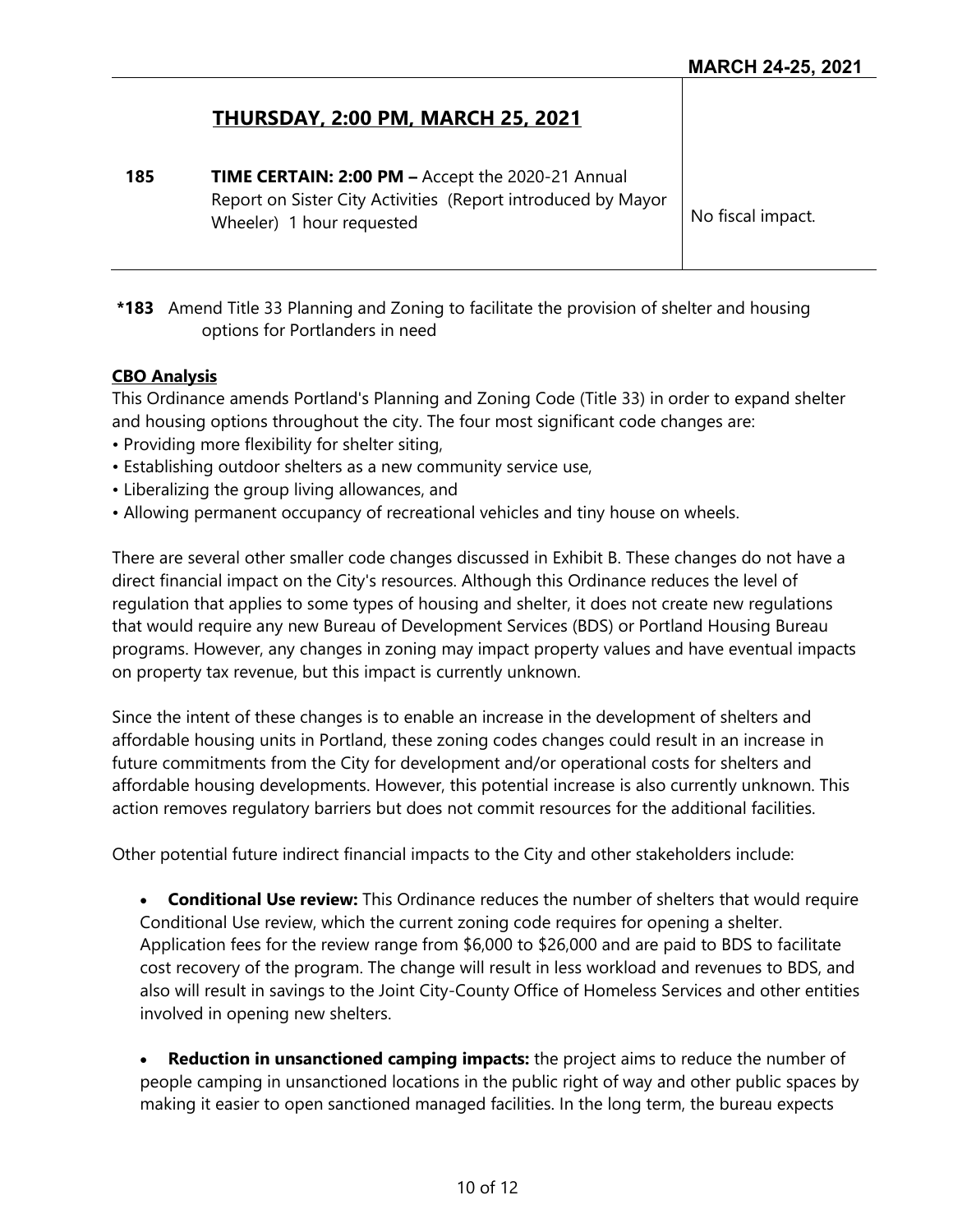this will help reduce City expenses related to responding to unsanctioned camping impacts, such as those currently funded by PBOT, Parks, and BES, among others.

• **Group Living Classifications:** The project reclassifies Group Living from a Conditional Use to a use that is allowed by right in more zones. Single Room Occupancy (SRO) housing is one type of Group Living use that is sometimes included in affordable housing projects. By removing the Conditional Use requirements, the project will reduce the cost to obtain permits for certain affordable housing projects that incorporate SRO configurations.

• **Household and Group Living Development Fees:** By changing the code definitions of Household and Group Living, the project could impact how some development projects are classified, which could have impacts on fees that apply to those projects, or how Systems Development Charges (SDCs) are assessed. These changes will primarily impact apartment units and houses with a large number of bedrooms. These impacts are expected to be minor because there are a limited number of projects that are configured this way.

• **BDS Staff capacity and Land Use Services Fees:** Changes to the Zoning Code in this ordinance will require BDS to make a small onetime investment in staff time in 2021 to update informational handouts and other public information. This may include new summaries of regulations impacting RV/Tiny House on Wheels, Group Living uses, and Community Service uses. There may be a small decrease in the amount of land use review fees collected by BDS, and a small decrease in the Land Use Services Division workload. However, the bureau expects the effect to be minimal as the number of Conditional Use Reviews for Group Living and shelters has only averaged one or two applications per year.

**\*184** Amend City Code Health and Sanitation, Emergency Code, Public Improvements, Water, Property Maintenance Regulations and Affordable Housing to facilitate the provision of shelter and housing options for Portlanders in need

#### **CBO Analysis**

This Ordinance is related to Item #165, which adopts the recommended Shelter to Housing Continuum changes to Title 33 – Planning and Zoning. This companion secondary ordinance adopts the supporting changes to Portland City Code Titles 8, 15, 17, 21, 29, and 30. Most of the changes made with this second ordinance are technical in nature – primarily to align terminology definitions across various City titles. The largest substantive changes in this second ordinance are the authorizing language in Title 29 related to the occupancy of RVs and tiny houses on wheels, and changes to several City titles to clarify that the City's System Development Charge (SDC) exemption for shelters will also apply to the new Outdoor Shelter category. The ordinance also clarifies that the bureaus will not charge SDCs for the utility hookups serving individual occupied RVs or tiny houses on wheels.

There are no significant financial or budgetary impacts expected from aligning these definitions; however, the project will require BDS to make a small one-time investment in staff time in 2021 to update informational handouts and other public information describing the Title 29 regulations about RVs and tiny house on wheels. By changing these regulations, the ordinance will also have minor impacts on BDS's code enforcement staff priorities. The Title 29 changes may also create some additional plumbing and electrical permit applications for the required utility connections.